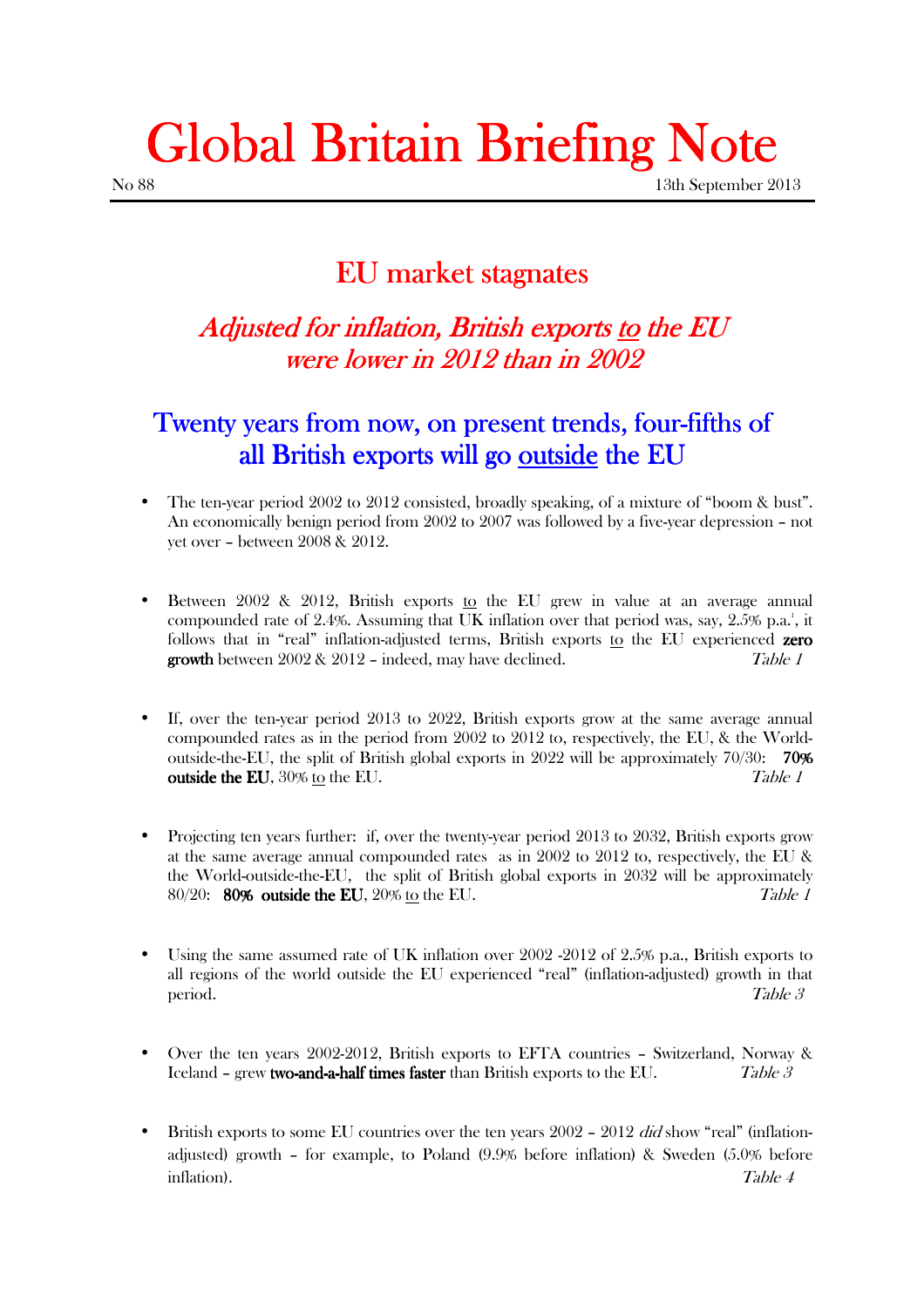- But, assuming average UK inflation at 2.5% p.a. in 2002-2012, UK exports to the "Big Four" EU countries: Germany, France, Italy & Spain, as well as to the Netherlands & Japan, shrank in "real" (inflation-adjusted) terms. Table 4
- It should be noted that the foregoing analysis takes no account of the two statistical distortions, the Rotterdam-Antwerp Effect & the Netherlands Distortion, which exaggerate the importance of the EU as a destination for UK exports. Had it been possible to "correct" the official trade data for these distortions, the value of UK exports going to the EU (for example in Table 1) would have been a few percentage points lower, & the value going to the World-outside-the-EU a few percentage points higher.

| Table 1: Rate of Growth of UK Exports' 2002 - 2012: EU v. Rest of World |                                                                     |         |  |  |
|-------------------------------------------------------------------------|---------------------------------------------------------------------|---------|--|--|
| <b>Destination</b>                                                      | Value of UK Exports in 2012   Rate of Growth 2002-2012 <sup>2</sup> |         |  |  |
| EU-26                                                                   | $\pounds$ 278 bn                                                    | 2.4%    |  |  |
| Rest of World                                                           | $\pounds 394$ bn                                                    | $7.2\%$ |  |  |
| World                                                                   | $\pounds 672$ bn                                                    | 4.9%    |  |  |
| 1: Exports of Goods, Services, Income & Transfers                       |                                                                     |         |  |  |
| 2: Annual average compound rate of growth 2002 - 2012                   |                                                                     |         |  |  |

| Growth <sup>2</sup><br>2.4%<br>7.2%                       | $2022^s$<br>%<br>$\pounds 352$ bn<br>31 %<br>$\pounds$ 790 bn<br>69% |  | $2032^s$<br>$\pounds 447$ bn<br>$£1583$ bn | %<br>22 %<br>78 %                                                                                 |  |  |  |
|-----------------------------------------------------------|----------------------------------------------------------------------|--|--------------------------------------------|---------------------------------------------------------------------------------------------------|--|--|--|
|                                                           |                                                                      |  |                                            |                                                                                                   |  |  |  |
|                                                           |                                                                      |  |                                            |                                                                                                   |  |  |  |
|                                                           |                                                                      |  |                                            |                                                                                                   |  |  |  |
| 4.9%                                                      | £1142 bn<br>100 %                                                    |  | $\pounds 2030$ bn                          | 100 %                                                                                             |  |  |  |
| 1: Exports of Goods, Services, Income, Transfers          |                                                                      |  |                                            |                                                                                                   |  |  |  |
| 2: Annual average compound rate of growth $2002$ – $2012$ |                                                                      |  |                                            |                                                                                                   |  |  |  |
|                                                           |                                                                      |  |                                            |                                                                                                   |  |  |  |
|                                                           |                                                                      |  |                                            | 3: Assuming same annual average compound growth rates as in previous ten years: EU-26: 2.4%; Non- |  |  |  |

| Table 3: Rate of Growth of UK Exports' 2002-2012 by Main Destination              |                             |                                       |  |  |
|-----------------------------------------------------------------------------------|-----------------------------|---------------------------------------|--|--|
| <b>Destination</b>                                                                | Value of UK Exports in 2012 | Rate of Growth 2002-2012 <sup>2</sup> |  |  |
| Other Europe <sup>3</sup>                                                         | $\pounds 29$ bn             | $10.6\%$                              |  |  |
| Africa                                                                            | $\pounds 30$ bn             | 9.9%                                  |  |  |
| Asia                                                                              | $\pounds$ 123 bn            | 9.3%                                  |  |  |
| Australia/NZ                                                                      | $\pounds 18$ bn             | 7.8%                                  |  |  |
| EFTA <sup>4</sup>                                                                 | $\pounds 29$ bn             | 6.1%                                  |  |  |
| Americas                                                                          | $\pounds 166$ bn            | 5.2%                                  |  |  |
| $EU-26$                                                                           | $\pounds$ 278 bn            | 2.4%                                  |  |  |
| World                                                                             | £ 672 bn                    | 4.9%                                  |  |  |
| 1: Exports of Goods, Services, Income, Transfers                                  |                             |                                       |  |  |
| 2: Annual average compound rate of growth 2002-2012                               |                             |                                       |  |  |
| 3: Russia, Turkey, non-EU eastern European countries, international organisations |                             |                                       |  |  |
| 4: Switzerland, Norway, Iceland                                                   |                             |                                       |  |  |